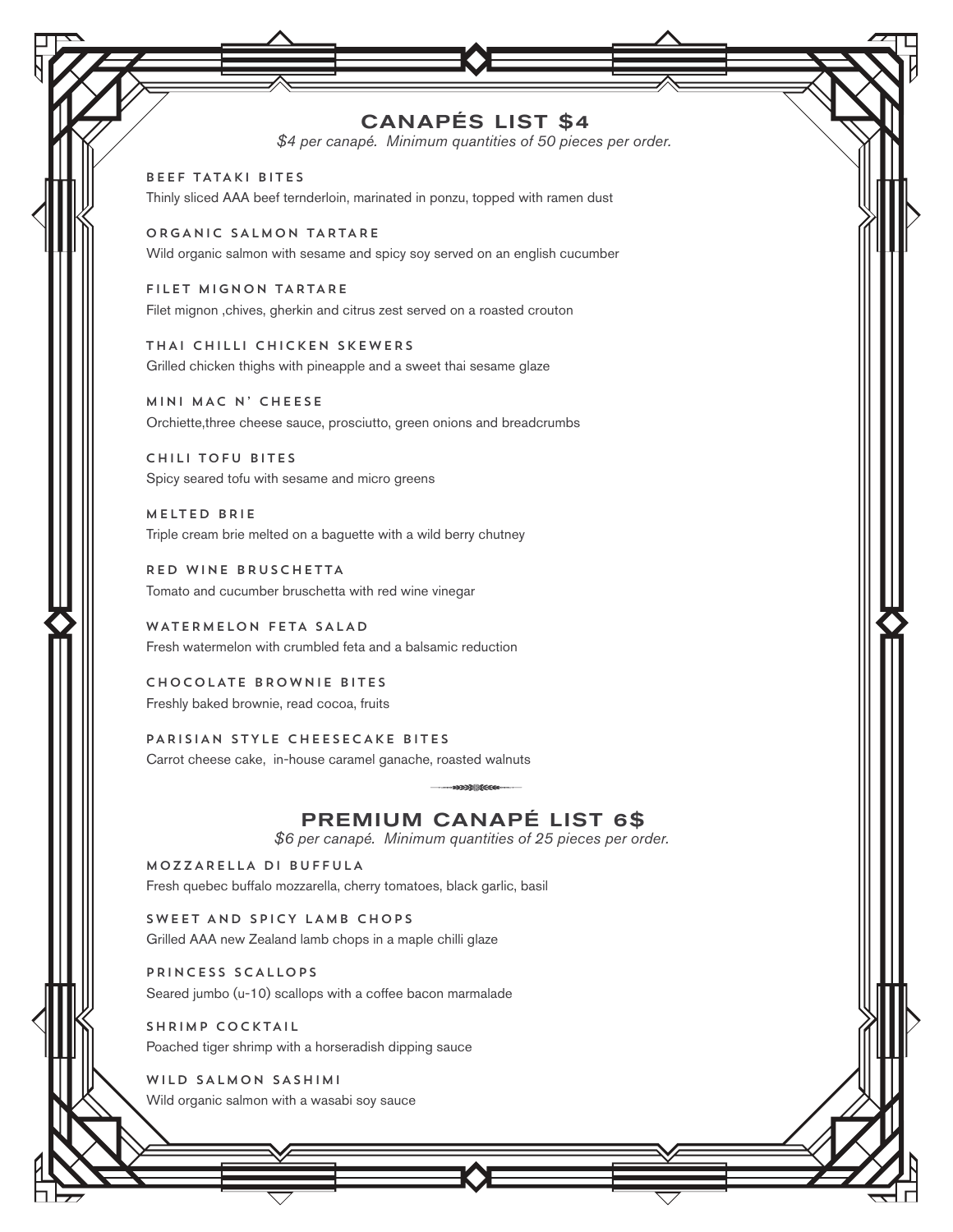BRAISED BEEF TACOS 5-hour braised beef, purple cabbage and a spicy mayo on a grilled flour tortilla

FILET MIGNON KEBAB Filet mignon, red peppers, demi-glace, labneh

SHRIMP TACOS Spicy sauteed shrimp, maple and lemon avocado, purple cabbage

TUNA TATAKI Lightly seared yellow fin tuna tataki with sesame and a soy wasabi glaze

# **FOOD STATIONS**

»»»}†{{€€

## CHEESE AND CHARCUTERIE PLATTER \$29/ PLATTER

Select international cheeses, cured meats and fresh fruit *Suggested for 3 or more people*

## CHEESE, CHARCUTERIE & DESSERT STATION \$1500

Select international cheeses, cured meats and fresh fruit *Suggested for 200 people or more*

#### FRESH OYSTER STATION \$15/ PERSON

Chef's selection of market fresh oysters *Miniumum 30 people*

#### FRESH SEAFOOD STATION \$35/ PERSON

Includes market fresh oysters, Tiger shrimp, Princess scallop ceviche, Tuna tataki, Salmon tartare *Minumum 50 people*

### PREMIUM SHELLFISH STATION \$45/ PERSON

Includes market fresh oysters, Alaskan king crab, Tiger prawns, Lobster tails and claws, Snow crab legs *Minumum 50 people*

# PREMIUM MEAT STATION \$65/ PERSON

Includes 45 day dry aged AAA tomahawk ribsteak, New zealand Lambchops , 8 hours braised beef shortribs, 1855 Filet Mignon *Minumum 50 people*

\*\*POSSIBILITY FOR SELECT FOOD STATIONS TO BE PASSED AROUND AS CANAPÉS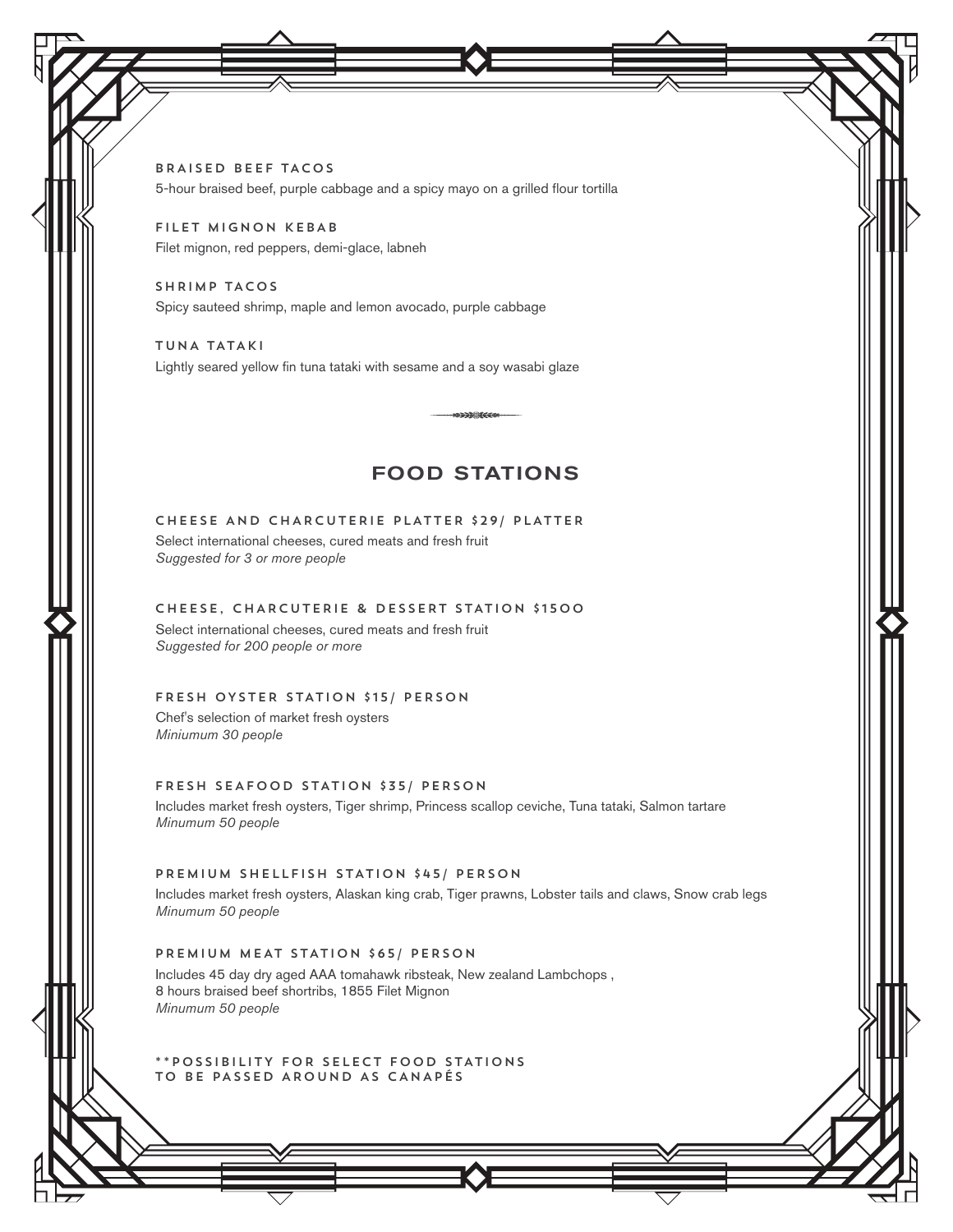